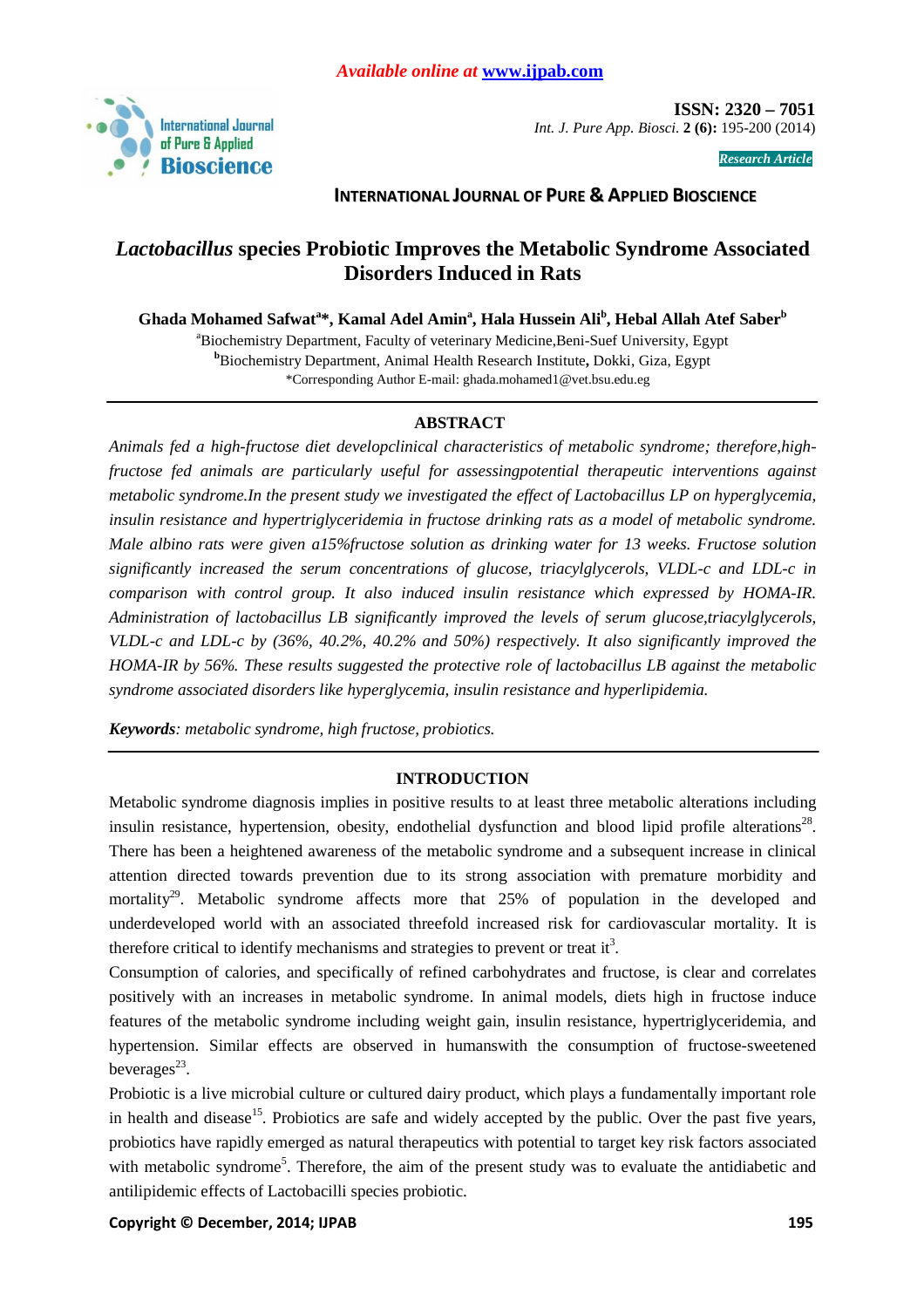#### **G. Mohamed Safwat** *et al Int. J. Pure App. Biosci.* **2 (6):** 195-200 (2014) ISSN: 2320 – 7051 **MATERIALS AND METHODS**

#### **Chemicals**

Pure D (-) fructose (Laevulose) was purchased from Al Nasr pharmaceutical chemicals Company, Egypt.Lacteol fort was obtained from Rameda Company, Egypt under license of Axcan pharma S.A. - France. All the other chemicals were of the highest analytical grade and purchased from Sigma-Aldrich Company.

## **Experimental animals and protocol**

Sixty male Albino rats of  $250 \pm 30$  g B.W range were purchased from National Research Centre, Dokki, Giza. They were housed individually in metallic cages at a room temperature of  $22\pm1^{\circ}$ C under a 12-h light- dark cycle. Our studies were carried out in accordance with the regulations for the use and care of experimental animals according to faculty of veterinary medicine, Beni-Sueif University.After one week of acclimatization, rats were randomly divided into four groups, which were control group (Cr), fructose group (F), fructose +lactobacilli group (FL) and lactobacilli group (L). Rats in all groups were maintained on standard rat chow diet.

Rats in control group were maintained on normal tap drinking water during the all period of the experiment (13 weeks). Rats in the fructose group (F) were maintained on 15% fructose solution (75 gm fructose added to 500 ml water) daily in a free manner during the all period of experiment<sup>27</sup>. Rats in the fructose +lactobacilli group (FL) were maintained on 15% fructose solution plus lacteol fort probiotic solution which composed of Lactobacillus LBcorresponding to Lactobacillus delbrueckii and Lactobacillus fermentum 10 billion (one sachet of lacteal fort added to 500 ml of water) daily in a free manner during the all period of experiment<sup>10</sup>. Rats in Lactobacilli group  $(L)$  were maintained on lacteal fort probiotic solution as previous group.

#### **Collection and processing of samples**

At the end of experiment (after 13 weeks), serum blood samples were separated after overnight food fasting. Serum samples were divided into several aliquotsand were kept at -20 C˚ for analysis of different biochemical measurements.

#### **Blood biochemical analysis**

Fasting serum glucose level was determined according to the enzymatic method of Trinder (1969) by using of commercial diagnostic laboratory kit (Spinreact, Giza, Egypt). Serum triacylglycerols, serum total cholesterol, serum HDL-cholesterol were determined by enzymatic colorimetric method according to Fassati and Prencipe (1982), Richmond (1973) and Burstein *et al*. (1970) respectively and by using of commercial diagnostic laboratory kit (Bio-diagnostic company, Cairo, Egypt). Serum TC-LDL and TC-VLDL were calculated according to Friedewald *et al*., formula (1972)

## **TC-LDL = TC – TC-VLDL (TG/5) – TC-HDL.**

Fasted serum insulin hormone level was determined by ELISA method according to Kjems *et al*., (1993) by using of insulin microplate ELISA test (Monobind Inc., Lake Forest, USA). Insulin resistance was calculated by using of Homeostatic model assessment formula as described by Metthewset al. (1985).

# **HOMA- IR=[fasting serum glucose**  $_{(mg/dl)}$ **x** fasting serum insulin  $_{(\mu IU/ml)}$ ] ÷ 405

## **Statistical analysis**

Statistical analysis was carried out using GraphPadInstat software (version 3, ISS-Rome, Italy). Unless differently specified, groups of data were compared with un-paired t-test and one-way analysis of variance (ANOVA) followed by Tukey-kramer (TK) multiple comparisons post-test. Values of P<0.05 were regarded as significant. The data, as clearly indicated are reported in tables and figures as mean  $\pm$ standard error (S.E).

#### **RESULTS**

# **Effect of Lactobacillus LB probiotic on serum concentrations of glucose, insulin and insulin resistance in different rats groups.**

Results in table (1) showed a significant increase in serum concentration of glucose and in HOMA index of insulin resistance in F-group in comparison to Cr-group. Serum insulin concentration was nonsignificantlyincreased in F-group. lactobacillius LB administration significantly decreased and improved the previous levels by 36%, 56% and 12.9% respectively indicating its hypoglycemic effect.

## **Copyright © December, 2014; IJPAB 196**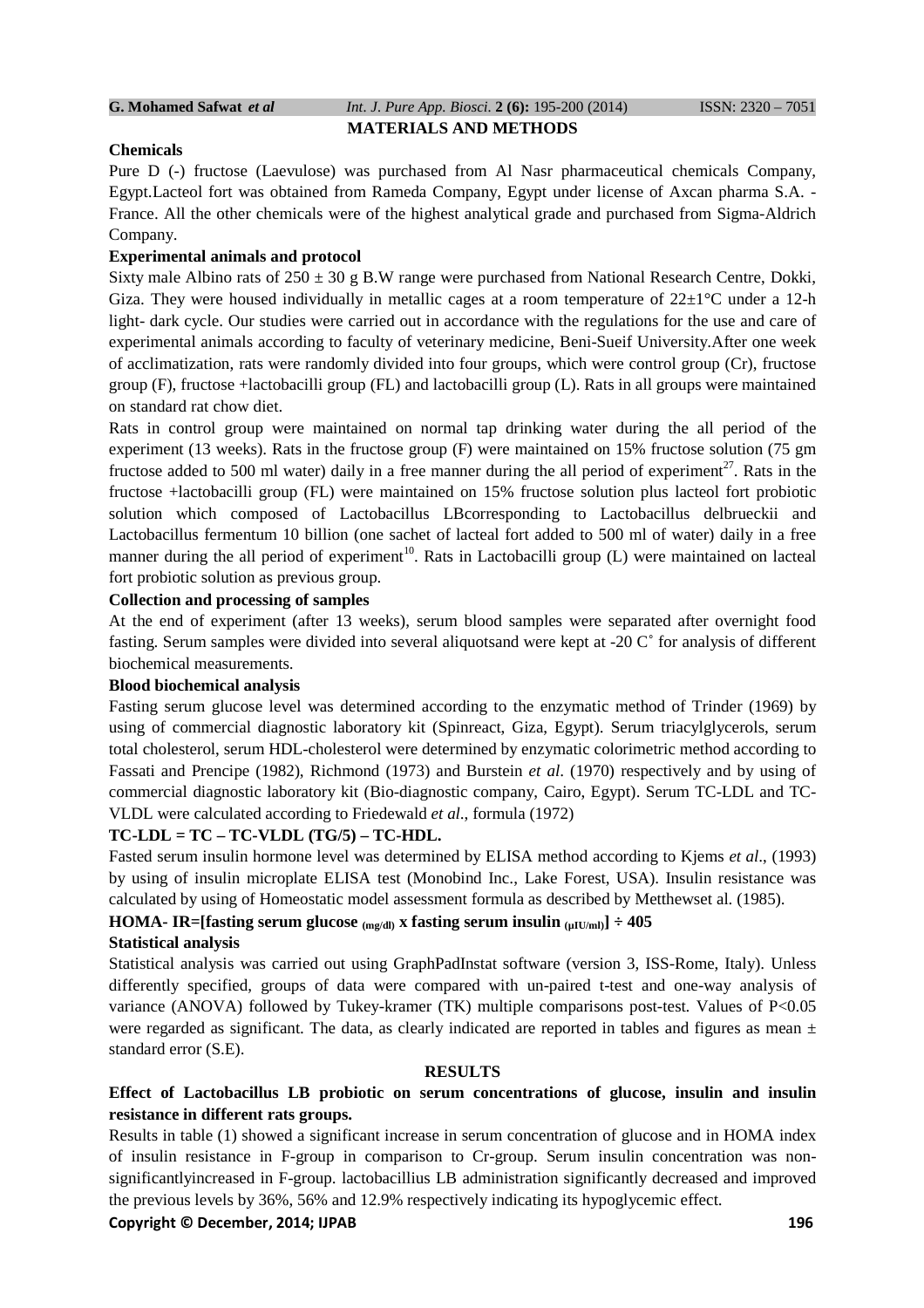**G. Mohamed Safwat** *et al Int. J. Pure App. Biosci.* **2 (6):** 195-200 (2014) ISSN: 2320 – 7051

**Table (1) fasting serum glucose concentration (mg/dl), fasting serum insulin concentration (pmol/l) and calculated HOMA-IR of the control group, F-group, FL -group and L-group at the end of the experiment (W13)** 

|                                           | Cr-group          | F- group                     | FL-group                    | L-group           | $%$ of<br>improvement |
|-------------------------------------------|-------------------|------------------------------|-----------------------------|-------------------|-----------------------|
| Fasting serum<br>glucose<br>(mg/dl)       | $70.75 \pm 11.57$ | $135 \pm 25.43$ <sup>a</sup> | $68.43 \pm 6.72^{\text{b}}$ | $83.56 \pm 13.42$ | 36%                   |
| Fasting serum<br>insulin<br>$(\mu I U/l)$ | $12.3 \pm 0.71$   | $14.77 \pm 1.05$             | $12.87 \pm 0.72$            | $13.1 \pm 0.38$   | 12.9%                 |
| <b>HOMA-IR</b>                            | 2.15              | $4.92^{\rm a}$               | $2.17^{b}$                  | 2.7               | 56%                   |

Values of serum glucose and serum insulin are statistically analyzed by one way ANOVA test and

followed by Tukey-kramer post-test and reported as mean±S.E.

<sup>a</sup> vs control at \*p< 0.05, <sup>b</sup> vs fructose, % of improvement of FL-group compared to F- group

Values of HOMA-IR are explained by Matthews's HOMA score.

# **Effectof Lactobacillus LB probiotic on serum concentrations of TAC and TC in different rats groups.**

Results in table (2) showed a significant increase in serum concentration of TAG of F-group in comparison to Cr-group indicating hypertriglyceridemia. Both FL-group and L-group showed a significant decrease compared to F- group indicating the hypolipidemic effect of lactobacillius LB. The percent of improvement was 40.2%.The slight increase in serum cholesterol was not significantly varied either in comparison with Cr-group or F-group, while there was a slight improvement (4.8%) due to lactobacillius LB administration.

# **Table (2) Serum triacylglycerols and total cholesterol concentrations (mg/dl) of the Cr-group, F-group, FLgroup and L-group at the end of the experiment (W13)**

|                      | $Cr$ -group        | F- group                        | FL-group                      | L-group                       | $%$ of<br>improvement |
|----------------------|--------------------|---------------------------------|-------------------------------|-------------------------------|-----------------------|
| Serum TAG<br>(mg/dl) | $108.72 \pm 13.55$ | $393.76 \pm 20.76$ <sup>a</sup> | $235.54 \pm 18.74^{\text{b}}$ | $186.69 \pm 12.64^{\text{b}}$ | 40.2%                 |
| Serum TC<br>(mg/dl)  | $93.56 \pm 6.73$   | $111 \pm 6.36$                  | $105.66 \pm 5.55$             | $92.62 \pm 13.13$             | 4.8%                  |

Values are statistically analyzed by one way ANOVA test followed by Tukey-Kramer post-test and reported as mean±S.E. <sup>a</sup> vs control and <sup>b</sup> vs fructose at P< 0.001, % of improvement of FL- group compared to F-group.

# **Effect of Lactobacillus LB probiotic on serum concentrations of different lipoprotein fractions in different rats groups.**

Results in table (3) showed a significant increase in serum concentration of both VLDL-c and LDL-c in the F-group in comparison to Cr-group.lactobacillius LB administration significantly decreased this elevation by 40.2%nd 50% respectively in comparison to F-group. Serum concentration of HDL-c was decreased in F-group but not significantly in comparison to Cr-group. LDL/HDL ratio was significantly increased in F-group in comparison to Cr-group indicating atherogenic index which was significantly improved in FL-group by 51.4%.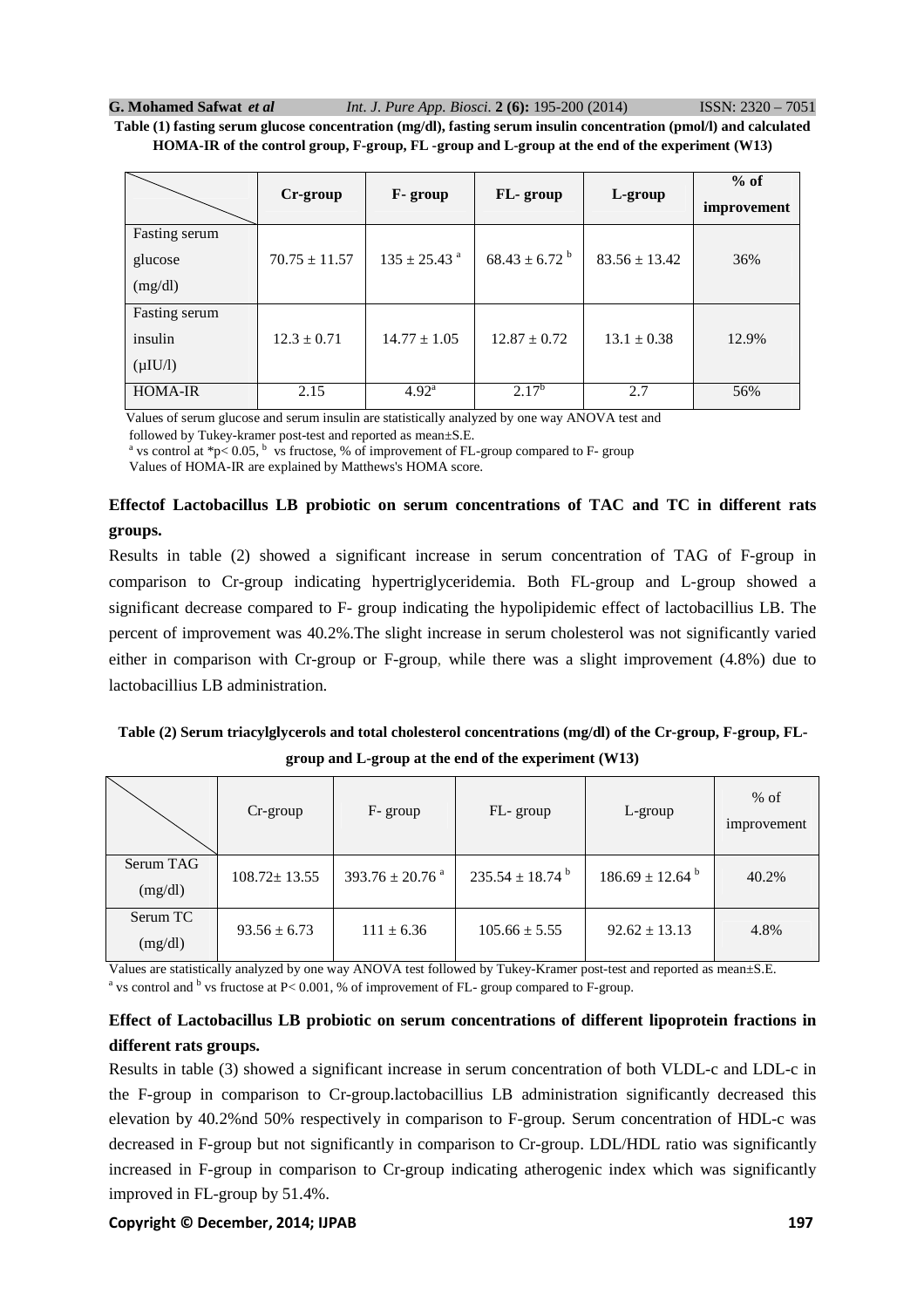| G. Mohamed Safwat et al | <i>Int. J. Pure App. Biosci.</i> 2 (6): 195-200 (2014)                                                                                                                                                   | $ISSN: 2320 - 7051$ |
|-------------------------|----------------------------------------------------------------------------------------------------------------------------------------------------------------------------------------------------------|---------------------|
|                         | $\mathbf{m}$ . Let $\mathbf{m}$ be a set of the set of $\mathbf{m}$ . All $\mathbf{m}$ is the set of $\mathbf{m}$ , and $\mathbf{m}$ and $\mathbf{m}$ and $\mathbf{m}$ and $\mathbf{m}$ and $\mathbf{m}$ |                     |

| group and L-group at the end of the experiment (wild) |                  |                                 |                               |                           |             |
|-------------------------------------------------------|------------------|---------------------------------|-------------------------------|---------------------------|-------------|
|                                                       | Cr-group         | F-group                         | FL-group                      | L-group                   | $%$ of      |
|                                                       |                  |                                 |                               |                           | improvement |
| calculated                                            | $36.11 \pm 2.72$ | $78.75 \pm 4.15$ <sup>a</sup>   | 47.11 $\pm$ 3.75 <sup>b</sup> | $37.34 \pm 2.53^{\circ}$  | 40.2%       |
| VLDL-c                                                |                  |                                 |                               |                           |             |
| calculated                                            | $77.79 \pm 8.45$ | $244.61 \pm 18.55$ <sup>a</sup> | $122.3 \pm 17.5$ <sup>b</sup> | $94.35 \pm 14.62^{\circ}$ | 50%         |
| LDL-c                                                 |                  |                                 |                               |                           |             |
| HDL-c                                                 | $66.81 \pm 4.42$ | $60.4 \pm 5.66$                 | $66.13 \pm 5.37$              | $55 \pm 6.18$             | 9.5%        |
|                                                       |                  |                                 |                               |                           |             |
| LDL/HDL                                               | $1.16 \pm 0.2$   | $3.7 \pm 0.3^{\circ}$           | $1.8 \pm 0.3^{\circ}$         | $1.7 \pm 0.4$             | 51.4%       |
| Ratio                                                 |                  |                                 |                               |                           |             |

**Table (3) Cholesterol concentration (mg/dl) of serum lipoprotein fractions of the Cr-group, F-group, FLgroup and L-group at the end of the experiment (W13)** 

Values are statistically analyzed by one way ANOVA test followed by Tukey-Kramer post-test and reported as mean±S.E. <sup>a</sup> vs control, <sup>b</sup> vs fructose at P< 0.001, % of improvement of FL-group compared to F-group.

#### **DISCUSSION**

Many studies use high fructose ingestion for induction of metabolic syndrome and its associated disorders but with some differences. These differences are attributable mainly to differences among experimental protocols. In our experiment, administration of 15% fructose solution to rats daily for 13 weeks succeeded to induce a significant increase in fasted serum glucose level (hyperglycemia) and mild non-significant increase in fasted serum insulin concentration as showed in table (1). While calculated HOMA-IR showed moderate insulin resistance compared to control group. These results are similar to that reported by Leibowitz et al.<sup>13</sup> as feeding of Sprague-Dawely rats with fructose enriched diet (60%) for 8 weeks showed normal insulin level in the blood. The most acceptable explanation of these results is reported by Basciano *et al.*<sup>1</sup>. They clarified that fructose does not appear to acutely increase insulin secretion (normal insulin level) as it is non-insulin dependent, but cause hyperglycemia and insulin resistance through other mechanisms. Insulin resistance is closely linked to lipid metabolism disorders (Dyslipidemia); more specifically, insulin-resistant subjects have higher ectopic lipid deposition, which may generate lipidderived metabolites, such as diacylglycerol, fatty acyl CoA, and ceramides. The presence of these metabolites in the intracellular environment leads to a higher phosphorylation of insulin receptor substrate-1 (IRS-1), which has been shown to reduce insulin signaling causing insulin resistance<sup>24</sup>. Visceral adiposity is known to be increased by high fructose intake and it is associated with IR. The greater lipolytic capacity of visceral than peripheral adipocytes releases more FFAs to the portal circulation. Increased amounts of FFAs directly affect insulin signaling, diminish glucose uptake in muscle, and induce glucone ogenessis in the liver $17$ .

Results recorded in table (1) showed the antidiabetic effect of lactobacillus LB as it improved hyperglycemia and insulin resistance by about 36% and 56% respectively (table 1). Our results were supported by that recorded by Yadav *et al.*<sup>26</sup> and Hariom *et al.*<sup>8</sup> as they reported that using of fermented milk product containing L. acidophilusand L. casei delayed the progression of high fructose-induced hyperglycemia, hyperinsulinemia, dyslipidemia, and oxidative stress in rats.

Hypertriglyceridemia is achieved in our experiment (table 2) as fasted serum TAC was significantly increased in the F-group compared to Cr- group and also there was a mild increase in fasted serum cholesterol level but this increase was not statistically significant (table 2). Our reported results are in accordance with the results obtained by Padiya *et al.*<sup>19</sup> Zamami *et al.*<sup>27</sup>, Kumamoto *et al.*<sup>12</sup> and Mohammadi *et al.*<sup>18</sup>. Fructose consumption has been suggested to induce hypertriglyceridemia through both increased hepatic TAG that can be packed into very-low density lipoproteins by the liver and reduced TAG clearance by adipose tissue<sup>21</sup>. Administration of lactobacillus LB succeeded to improve the previous result as reported in table (2) by 40.2% for serum TAC level and by 4.8% for serum TC level, indicating its hypolipidemic effect<sup>10</sup>. In our experiment, there was a significant increase of both serum levels of VLDL-c and LDL-c in F-group compared to Cr-group also LDL-c/HDL-c ratio increased three times than that of Cr-group (table 3).

**Copyright © December, 2014; IJPAB 198**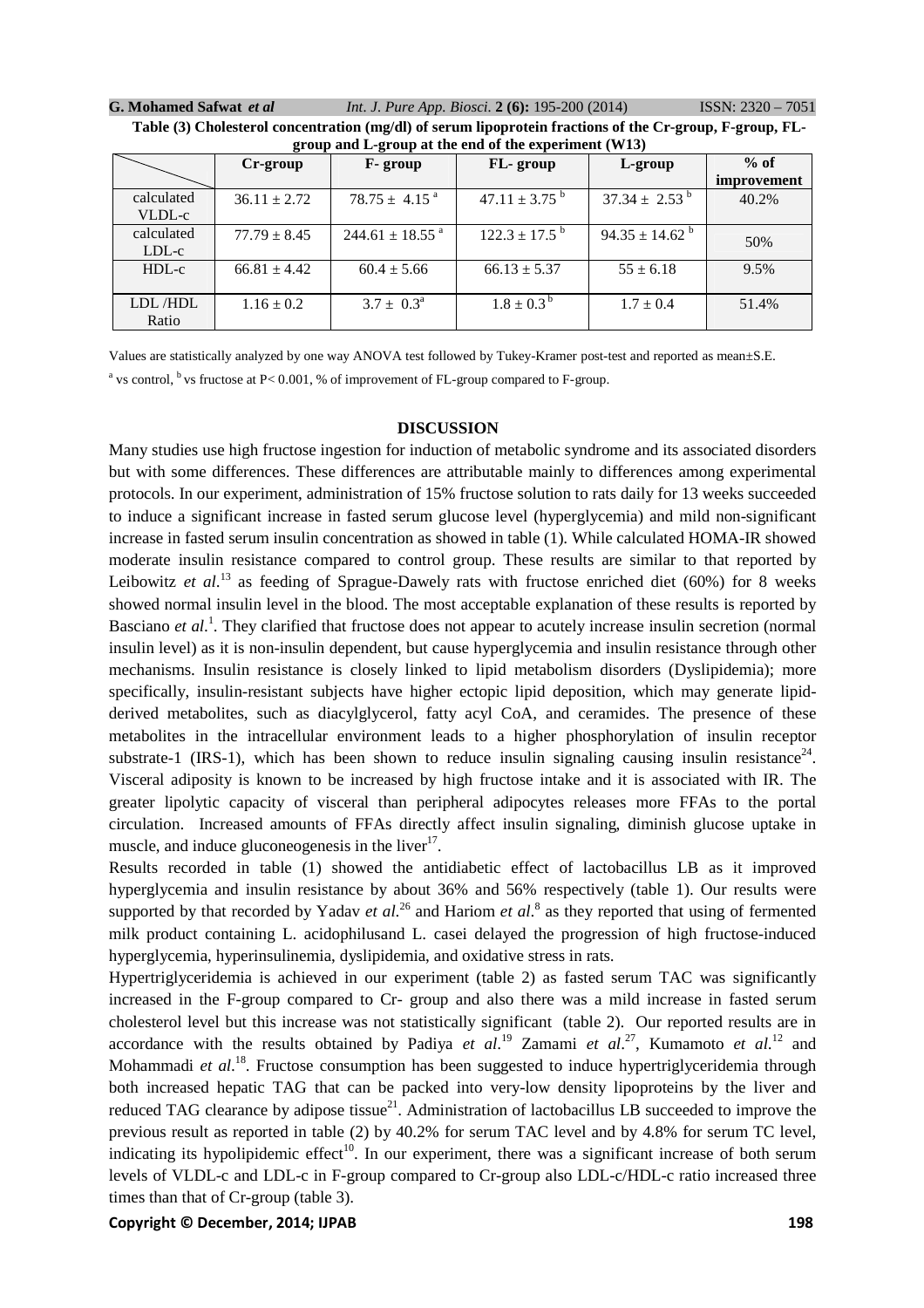**G. Mohamed Safwat** *et al Int. J. Pure App. Biosci.* **2 (6):** 195-200 (2014) ISSN: 2320 – 7051 These results supported by El Mesallamy *et al.*<sup>4</sup> and Shahraki *et al.*<sup>22</sup> as administration of 10% fructose solution to male Wister rats for 8 weeks lead to increased serum levels of both VLDL and LDL without any change in HDL level. As results recorded in (table 3) lactobacilli LB improved high serum levels of LDL-c and VLDL-c induced by high fructose solution by about respectively 50% and 40.2% in a significant manner while improved HDL-c by about 9.5% and LDL/HDL Ratio was improved strongly by 51.4% compared to F-group. That was augmented by (Hsieh et al., 2013)as they found that oral administration of Lactobacilli bacteria lowered LDL and TG serum levels in high fructose fed rats for 14 weeks. A study by (Lye et al., 2010) showed that there existed many possible probiotic mechanisms lowering Cholesterol Specially LDL-c including assimilation of cholesterol during growth, binding of cholesterol to cellular surface, disruption of cholesterol micelle, de-conjugation of bile salt and bile salt hydrolase activity.

### **CONCLUSION**

It could be concluded that, the administration of fructose solution (15%) to male albino rats for a period of 13 weeks, induced hyperglycemia, insulin resistance, hypertriglyceridemia and increased serum LDLc, VLDL-c, concentrations respectively. According to the hypolipidemic and antidiabetic effect of lactobacilli LB, they improved hyperglycemia, insulin resistance, hypertriglyceridemia and decreased serum concentrations of LDL-c and VLDL-c. Administration of lactobacilli LB probiotic solution to normal rats caused some adverse effects as somewhat increased fasting serum glucose level and triglyceride level. These points need more researching efforts to be explained.

# **REFERENCES**

- 1. Basciano, H., Federico, L., Adeli, k. Fructose, insulinresistance, and metabolic dyslipidemia. *Nutrition & Metabolism,* **(2)**: 5 (2005)
- 2. Burstein, M.,Scholnick, H.R.,Morfin, R. Rapid method for the isolation of lipoproteins from human serum by precipitation with polyanions.J Lipid Res. (11):583-595 (1970)
- 3. Cardinali, D.P. Bernasconi, P.A. Reynoso, R. Toso, C.F. Scacchi, P., Melatonin may curtail the metabolic syndrome: studies on initial and fully established fructose-induced metabolic syndrome in rats. *Int. J. Mol. Sci.* **(14)**: 2502-2514 (2013)
- 4. El Mesallamy, H. O., El-Demerdash, E.,Hammad, N. L., El Magdoub, M. H. (2010)Effect of taurine supplementation on hyperhomocysteinemia and markers of oxidative stress in high fructose diet induced insulin resistance. Diabetology & Metabolic Syndrome **(2)**: 46 (2010)
- 5. Everard, A. Lazarevic, V. Derrien, M. Girard, M. Muccioli, G.G. Neyrinck, A.M. Possemiers, S. Van Holle, A. François, P. de Vos, W.M., Delzenne, N.M. Schrenzel, J. Cani, P.D., Responses of gut microbiota and glucose and lipid metabolism to prebiotics in genetic obese and diet induced leptinresistant mice. Diabetes **60**: 2775-2786 (2011)
- 6. Fossati, P. andPrencipe, L. Serum triglycrides determined colormitrically with an enzyme that produces hydrogen peroxidase. Clin Chem. 28(10):2077-2080 (1982)
- 7. Friedewald, W.T., Levy, R.I., Frederickson, O.S.Estimation of the concentration of low density lipoprotein cholesterol in plasma without use of the preparative ultracentrifuge. Clin. Chem. 18:499- 502 (19720
- 8. Hariom, Y.,Shalini, J., Sinha, P.R. Antidiabetic effect of probiotic dahi containing Lactobacillus acidophilus and Lactobacillus casei in high fructose fed rats. Nutrition **23 (1)**: 62-68 (2007)
- 9. Hsieh, F., Lee, C., Chai, C., Chen, W., Lu, Y., Wu, Y.Oral administration of Lactobacillus reuteri GMNL-263 improves insulin resistance and ameliorates hepatic steatosis in high fructose-fed rats.Nutrition & Metabolism (10):35 (2013)
- 10. Huang, H. Korivi, M. Tsai, C. Yang, J. Tsai, Y., Supplementation of *Lactobacillus plantarum*K68 and fruit-vegetable ferment along with high fat-fructose diet Attenuates metabolic syndrome in rats with insulin resistance. Evidence-Based Complementary and Alternative Medicine 943020 (2013)

### **Copyright © December, 2014; IJPAB 199**